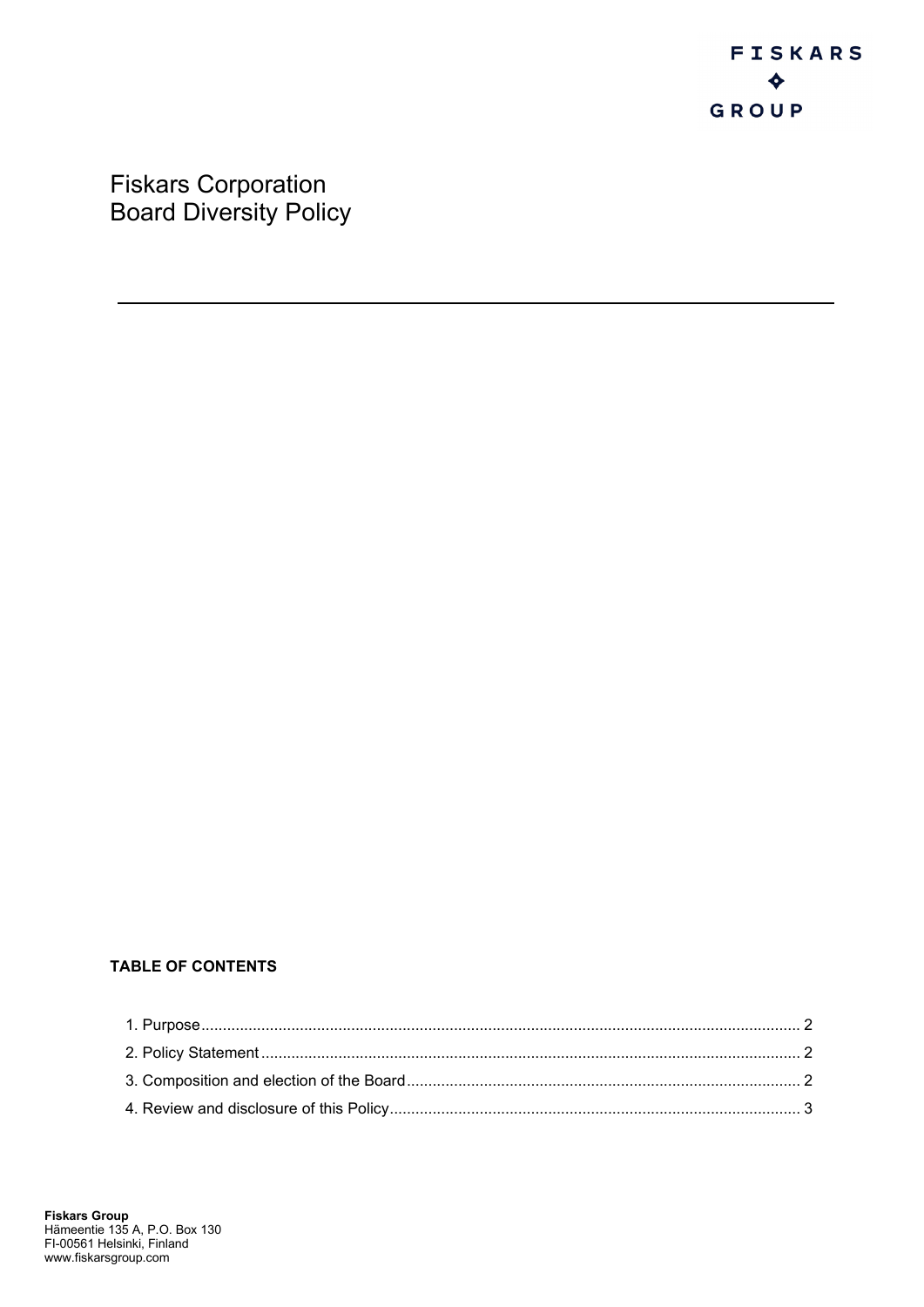## **BOARD DIVERSITY POLICY**

### <span id="page-1-0"></span>**1. Purpose**

The purpose of this policy is to ensure that there is broad experience and diversity on the Fiskars Corporation's Board of Directors ("**Board**") and to set out the principles concerning the diversity of the Board. This policy has been prepared by the Board's Nomination Committee ("**Nomination Committee**") and is applied by the Nomination Committee in preparing Board composition proposal to the General Meeting and proposal to the Board regarding compositions of the Board committees.

This policy forms the principles concerning the diversity of the board of directors referred to in Recommendation 9 of the Finnish Corporate Governance Code 2020.

#### <span id="page-1-1"></span>**2. Policy Statement**

The Nomination Committee regards diversity at the Board level as an essential element in supporting the Company's attainment of its strategic goals and ensuring that the Board fulfills its fiduciary responsibilities. Board work requires integrity and understanding of differences in culture, values and ways of conducting business.

Diversity of the Board is considered from a number of aspects, including, but not limited to gender, age, nationality, cultural background and individual differences both in professional and personal experiences. The Nomination Committee deems it is important to have a Board with an appropriate age mix with different experiential and educational backgrounds as well as work experiences. The Board composition should also take into account the scale of Fiskars' business operations and requirements of the Company's development stage as well as the ownership structure of the Company. The Board shall ideally consist of members with experience from international business representing different industries, tasks, positions, cultures and countries. Having members providing a balanced representation of both genders on the Board is essential, in particular where Board candidates are equally qualified. A high priority is given to maintain the balanced status in terms representation of both genders.

In addition to the above principles, the selection of candidates will also be based on the Board members' ability to commit enough time for the Board work including its committees.

#### <span id="page-1-2"></span>**3. Composition and election of the Board**

The Annual General Meeting confirms the number of the members of the Board. According to the articles of association of the Company, the Board consists of 5-10 members.

The Nomination Committee prepares proposals to the General Meeting for the election and remuneration of the members of Board after consulting major shareholders. The Nomination Committee's proposals are based on multiple factors, such as Board diversity and performance, experience and expertise of the Board collectively, Company strategy and overall Board dynamics.

The Board shall comprise a majority of members who are independent of the Company and at least two of the members representing this majority shall also be independent of the significant shareholders of the Company. The Board composition also has to be such that it enables the Company to comply with the specific independence and expertise requirements concerning the Board's Audit Committee.